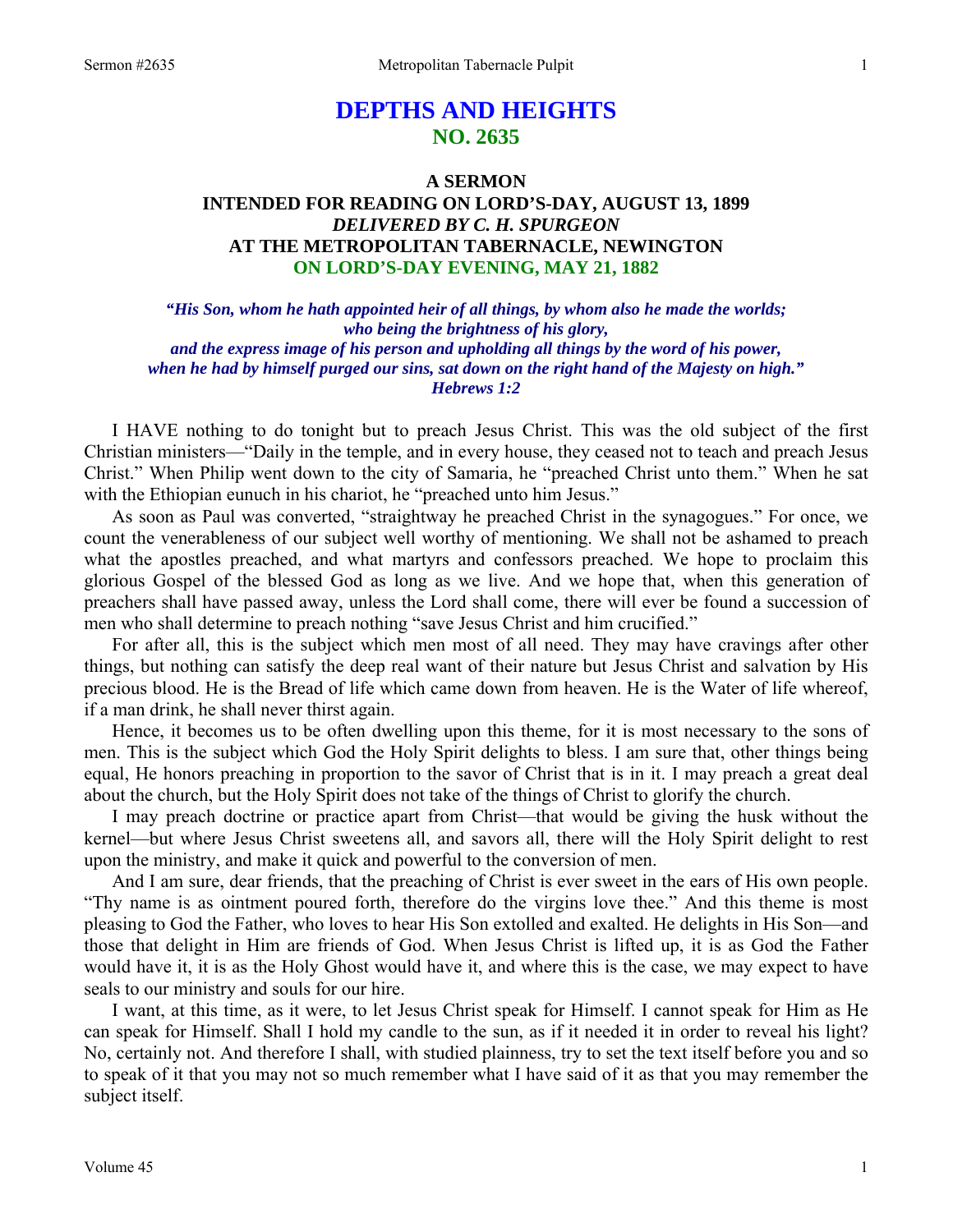My theme is to be the Savior—the only Savior—the Savior who must save you or else you must perish, "for there is none other name under heaven given among men, whereby we must be saved." I am about to speak of Him and I think that all who are aware of the necessity of being saved will only want to hear about Him—and to know how they may get to Him and how He may be made their Savior. And if they can but be told this, they will be only too glad to listen.

 So, first, I shall speak of *who the Savior is*. Let me read the text to you again. "His Son"—God's Son—"whom he hath appointed heir of all things, by whom also he made the worlds; who being the brightness of his glory, and the express image of his person, and upholding all things by the word of his power." That is who Jesus is.

 Then, in the second place, I shall speak of *what Jesus did.* "When he had by himself purged our sins." Then, thirdly, I want to tell you *what He enjoys*. After He had finished His great work of salvation, He "sat down on the right hand of the Majesty on high."

**I.** It is not possible that any language can fully express WHO JESUS IS. Yet, by the Holy Spirit's gracious teaching, I must tell you what I know of Him.

 First, *Jesus is God's own Son*. What do I know about that wondrous truth? If I were to try to explain it and to talk about the eternal filiation, I should but conduct you where I should soon be entirely out of my depth, and very likely I should drown all that I could tell you in floods of words. Deity is not to be explained, but to be adored—and the Sonship of Christ is to be accepted as a truth of revelation and to be apprehended by faith, though it cannot be comprehended by the understanding.

 There have been many attempts made by the fathers of the church to explain the relationship between the two divine persons, the Father and the Son. But the explanations had better never have been given, for the figures used are liable to lead into mistakes. Suffice it for us to say that in the most appropriate language of the Nicene Creed, Christ is "God of God, Light of Light, very God of very God."

 He is co-equal with the Father, though how that is, we know not. He stands in the nearest possible relationship to the Father—a relationship of intense love and delight, so that the Father says of Him, "This is my beloved Son." Yea, He is One with the Father, so that there is no separating them, as He Himself said, in reply to Philip's request, "Shew us the Father," "Believe me that I am in the Father, and the Father in me."

 Let me just pause here and say to everyone who is seeking salvation—What a comfort it should be to you that He, who is come to save men, is Divine! Therefore, nothing can be impossible to Him. Nay, I do not say merely that He is Divine—I will go further and say that He is the Deity itself. Christ Jesus is God, and being God, there can be no impossibilities or even difficulties with Him.

 He is able to save you, whoever you may be. Though you have gone to the very verge of eternal ruin, you cannot have gone beyond the range of omnipotence—and omnipotence is inherent in the Godhead. O dear friends, rejoice in this wondrous truth—He that was a babe at Bethlehem, was God incarnate! He that, being weary, sat on the well at Sychar, was God incarnate. He that had no where to lay His head was God incarnate.

 And it is He who has undertaken the stupendous labor of the salvation of men, and therefore men may hope and trust in Him. We need not wonder that when angels heard of Christ's coming to earth, they sang, "Glory to God in the highest, and on earth peace, good will toward men," for God had taken upon Himself human flesh that He might save the sons of men. So, the first words in our text—"His Son"—are full of good cheer.

 Now notice, in the next place, that *Jesus Christ is the "Heir of all things*." Of which nature of Christ does the apostle speak in this sentence, "whom he hath appointed heir of all things"? I do not think that Paul here separates the two natures, so as to speak with absolute reference to either one or the other, but he speaks of the person of Christ, and in that person there is God, and in that same person there is most surely and most truly man.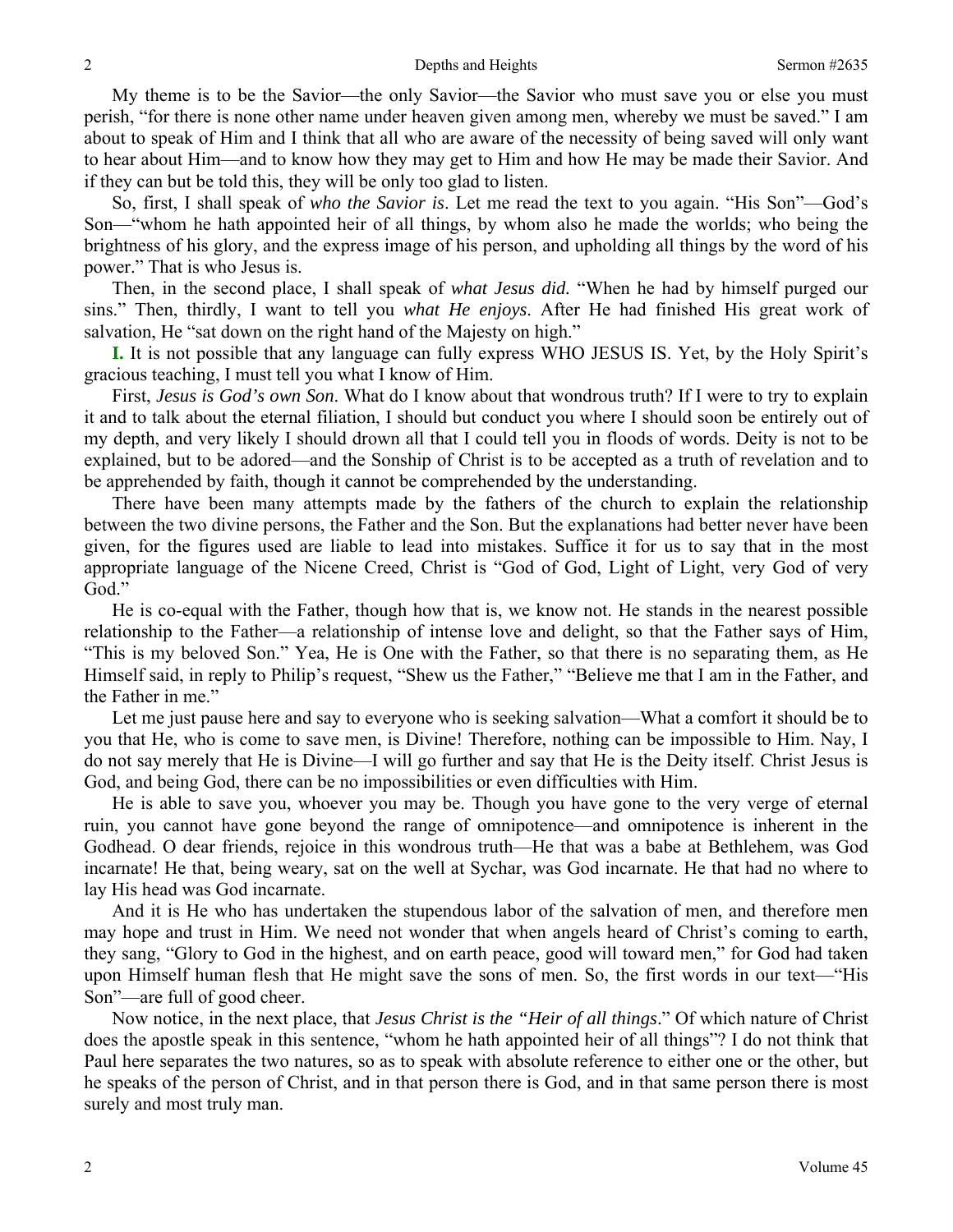But we must take this description of Jesus Christ as appointed "Heir of all things" in his person as man and as God and man combined. For as God alone, Christ is necessarily "Heir of all things" without any appointment. But in His complex person as God and man conjoined, the Father has appointed Him to be "Heir of all things."

 Now, what does this mean but that Christ possesses all things as an heir possesses his inheritance that Christ is Lord of all things, as an heir becomes lord and ruler among his brethren? This appointment is to be fully carried into effect by and by, for "now we see not yet all things put under him." Christ is Lord of all the angels—not a seraph spreads his wings except at the bidding of the "Heir of all things." There are no bright spirits, unknown to us, that are beyond the control of the God-man, Christ Jesus. And the fallen angels, too, are obliged to bow before His omnipotence.

 As for all things here below, material substances, men regenerate or unregenerate, God has given Him power over all flesh that He should give eternal life to as many as His Father has given Him. He has put all things under His feet, "and the government shall be upon his shoulder." He is Heir, or Master, and Possessor of all things—let me say, of all sorts of blessings, and all forms of grace, for "it pleased the Father that in him should all fulness dwell."

 And as surely as time revolves and you mark the fleeting minutes upon the dial's face, the hour is coming when Christ shall be universally acknowledged as King of kings and Lord of lords. Already I seem to hear the shouts go up from every part of the habitable globe, and from all heaven and all space, "Hallelujah! for the Lord God, omnipotent reigneth." All must willingly, or else unwillingly, submit to His sway, for His Father has appointed Him "Heir of all things."

 To my mind, this is another wondrous encouragement to anyone who is seeking salvation. Christ has everything in His hand that is needed in order that He may save you, poor sinner. Sometimes, when a physician has a sick man before him—suppose it is on board ship—he may have to say to him, "I think I could cure your disease if I could get such and such a medicine, but unfortunately, I have not the drug within my reach."

 Or the doctor might have to say to the sufferer, "I believe an operation would effect a cure, but I have not the instrument necessary for it." Never will the great Physician of souls have to talk like that, for the Father has committed all things into His hand. Oh, have we not beheld Him as the glory of the Father, full of grace and truth?

 You great sinner, you black sinner, Christ is not lacking in power to save you. And if you come and trust yourself in His hands, He will never have to look about to find the balm for your wounds, or the ointments or liniments with which to bind up those putrefying sores of yours! No, He is "Heir of all things." So again I say, "Hallelujah!" as I preach Him to you as the blessed Savior of sinners, the Son of God, the "Heir of all things."

 Notice, next, that *Jesus Christ is the Creator* "by whom also he made the worlds." However many worlds there are, we know not. It may be true that all those majestic orbs that stud the midnight sky are worlds filled with intelligent beings. It is much more easy to believe that they are than that they are not, for surely, God has not built all those magnificent mansions and left them untenanted. It were irrational to conceive of those myriads of stupendous worlds, vastly bigger than this poor little speck in God's great universe, all left without inhabitants. But it matters not how many worlds there are—God made them all by Jesus Christ—"All things were made by him; and without him was not anything made that was made."

 I see Him standing, as it were, at the anvil of omnipotence, hammering out the worlds that fly off, like sparks, on every side at each stroke of His majestic arm. It was Christ who was there—"the wisdom of God and the power of God," as Paul calls Him—creating all things. I love to think that He who created all things is also our Savior, for then He can create in me a clean heart and renew a right spirit within me.

 And if I need a complete new creation—as I certainly do—He is equal to the task. Man cannot create the tiniest midge that ever danced in the summer evening's ray. Man cannot create even a single grain of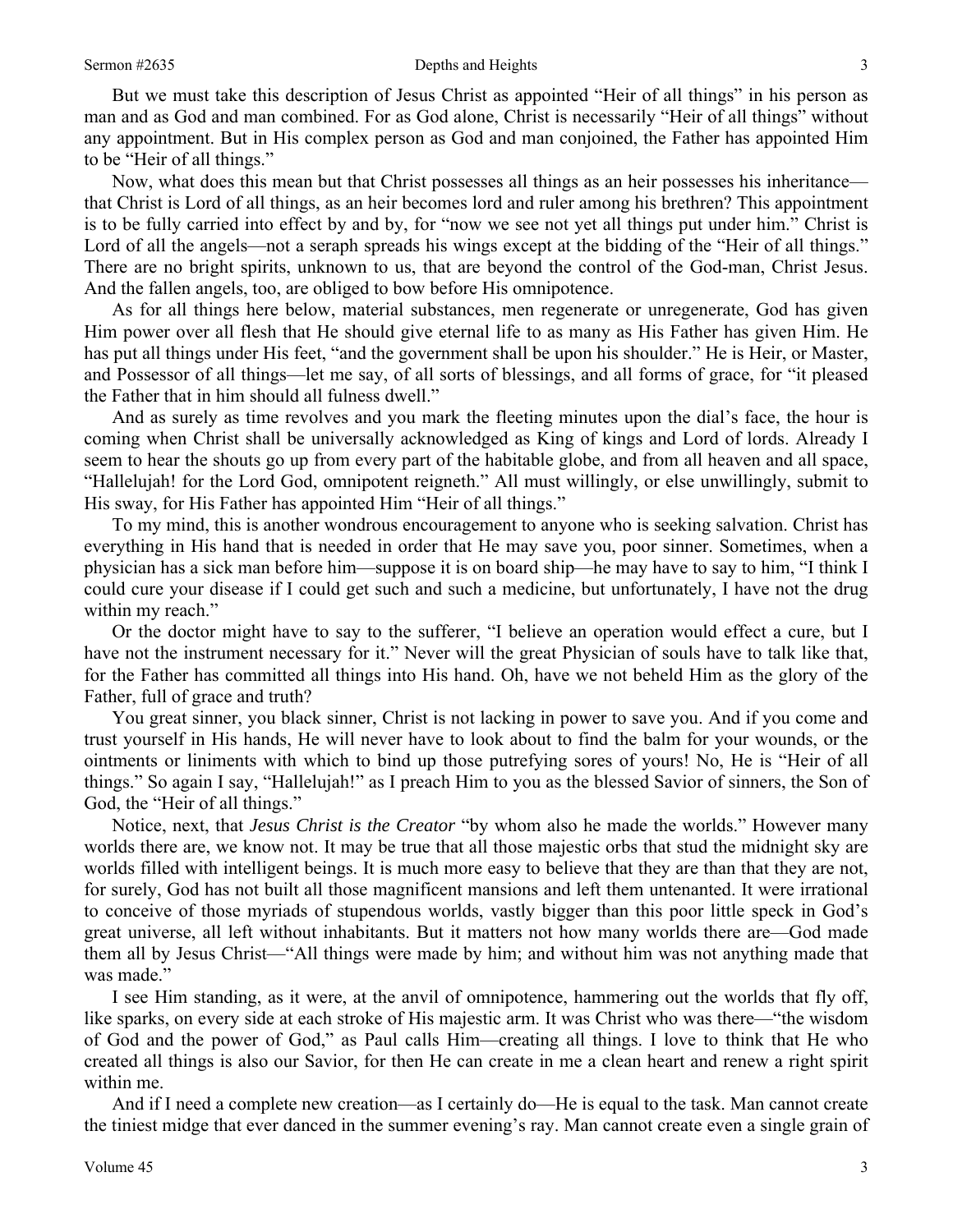dust, but Christ created all worlds, so He can make us new creatures by the wondrous power of his grace.

 O sinners, see what a mighty Savior has been provided for you and never say that you cannot trust Him! I agree with good Mr. Hyatt who, when he was asked on his deathbed, "Can you trust Christ with your soul?" answered, "If I had a million souls, I could trust them all with Him." And so may you. If you had as many souls as God has ever created, and if you had heaped upon you all the sins that men have ever committed, you might still trust in Him who is the Son of God, "whom he hath appointed heir of all things, by whom also he made the worlds."

 Now go a little further and see what Christ is next called—*the brightness of His Father's glory*. Shade your eyes, for you cannot look upon this wondrous sight without being dazzled by it. The Revised Version renders it, "the effulgence of his glory," but I do not see much more in that expression than in the word "brightness."

 Some commentators say—and it is not a bad figure, yet we must not push any figure too far—that, as light is to the sun, so is Jesus to the glory of God. He is the brightness of that glory, that is to say, there is not any glory in God but what is also in Christ. And when that glory reaches its climax, when God the Ever-glorious is most glorious, that greatest glory is in Christ.

 Oh, this wondrous Word of God—the very climax of the Godhead—the gathering up of every blessed attribute in all its infinity of glory! You shall find all this in the person of the God-man, Christ Jesus. There is a whole sermon in those words, "the brightness of his glory," but I cannot preach it tonight, because then I should not get through the rest of my text.

 So let us pass on to the next clause. "*And the express image of his person*." I said, a minute ago, "Shade your eyes," but I might now say, "Shut them," as I think of the excessive brilliance described by these words—"the express image of his person." Whatever God is, Christ is—the very likeness of God, the very Godhead of Godhead, the very Deity of Deity, is in Christ Jesus—"the express image of his person."

 Dr. John Owen, who loves to explain the spiritual meaning in the epistle to the Hebrews by the types in the Old Testament—which is evidently what Paul himself was doing, under the guidance of the Holy Spirit—explains the brightness of the Father's glory by a reference to the Shekinah over the mercy seat, which was the only visible token of the presence of God there. An extraordinary brightness is said to have shone forth from between the cherubim.

 Now, Christ is God manifesting Himself in His brightness. But on his forehead, the high priest wore a golden plate, upon which was deeply engraven in Hebrew letters, the inscription, "Holiness to [or of] JEHOVAH." Dr. Owen thinks there is a reference in this "express image of his person"—this cut-out inscription of God, as it were—to that which was on the forehead of the high priest and which represented the glorious wholeness or holiness of JEHOVAH, which is His great glory.

 Well, whether the apostle referred to this or not, it is for you and me to take off our shoes in the presence of Christ, "the brightness of his Father's glory, and the express image of his person." To me, these words are like the bush in which God dwelt, yet which was not consumed—they are all on fire what more shall I say of them?

 Now, Christ being all this that Paul describes, who will dare to turn his back on Him? If this be the Shepherd who has come to seek the lost sheep—O poor lost sheep, will you not be found of Him? If this be God's Ambassador, who comes clothed in the crimson robe of His own blood to redeem the sons of men—who will refuse the peace He brings?

 Note yet once again what Christ is, as I mention the sixth point in the apostle's description— "*upholding all things by the word of his power*," Just think of it. This great world of ours is upheld by Christ's word. If He did not speak it into continued existence, it would go back into the nothingness from whence it sprang.

 There exists not a being who is independent of the Mediator, save only the ever-blessed Father and the Spirit. "By him all things consist," that is, continue to hold together. Just as these pillars uphold these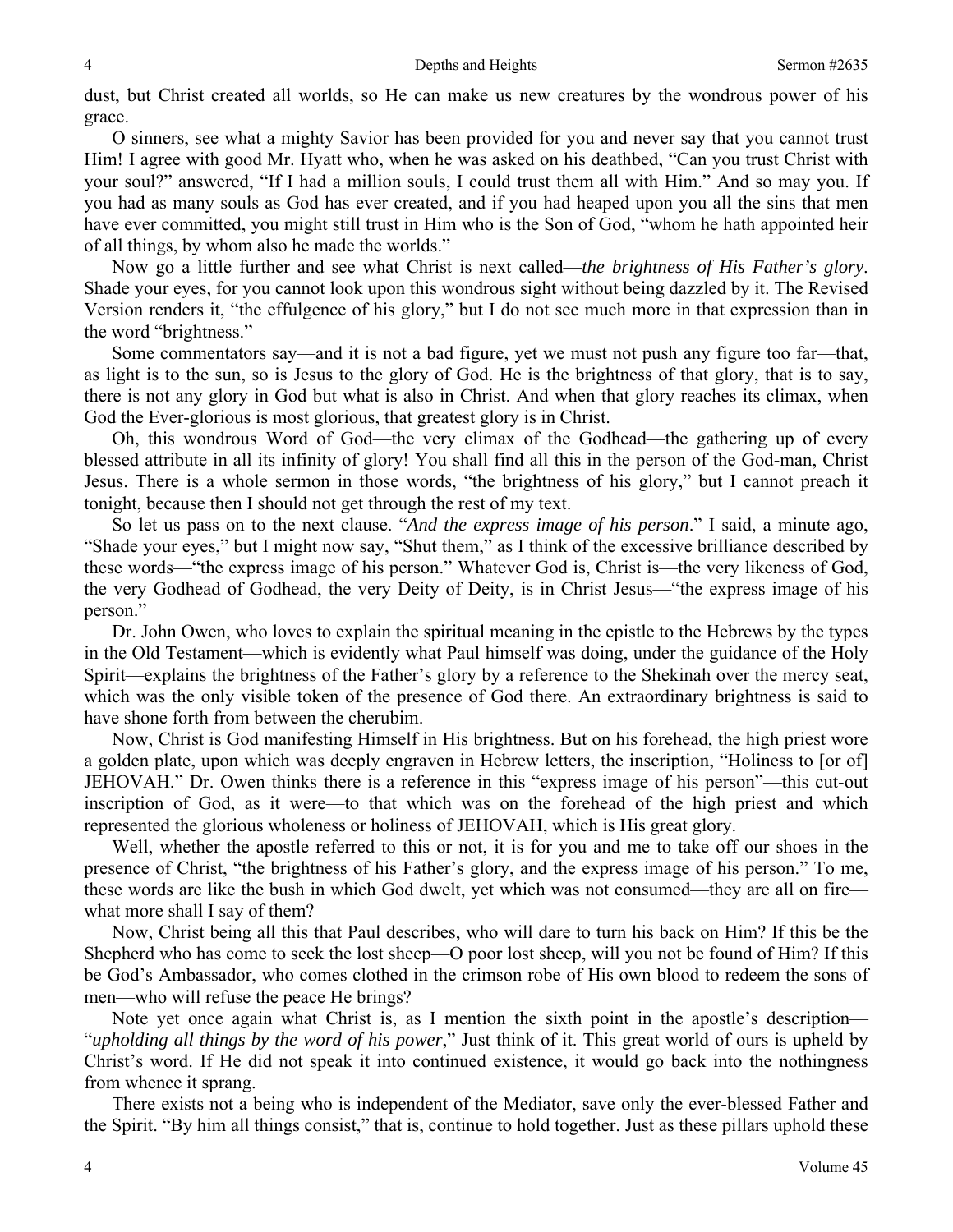galleries, or as the foundations uphold a house, so does Jesus Christ "uphold all things by the word of his power." Only think of it.

 Those innumerable worlds of light that make illimitable space to look as though it were sprinkled over with golden dust, would all die out, like so many expiring sparks, and cease to be, if the Christ who died on Calvary did not will that they should continue to exist. I cannot bring out of my text all the wondrous truths that it contains, I only wish I could.

 But surely, if Christ upholds all things, He can uphold me. If the word of his power upholds earth and heaven, surely, that same word can uphold you, poor trembling heart, if you will trust Him. There need be no fear about that matter—come and prove it for yourself. May His blessed Spirit enable you to do so even now!

Where there is so much room, I might well tarry, but I must hasten on to the next point.

**II.** Follow me with all your ears and hearts while I now speak to you about WHAT JESUS DID.

 He who is all that I have tried to describe, did what? First, *He effectually purged our sins—*"when he had by himself purged our sins." Listen to those wondrous words. There was never such a task as that since time began. The old fable speaks of the Augean stable, foul enough to have poisoned a nation, which Hercules cleansed, but our sins were fouler than that. Dunghills are sweet compared with these abominations.

 What a degrading task it seems for Christ to undertake—the purging of our sins! The sweepers of the streets, the scullions of the kitchen, the cleansers of the sewers, have honorable work compared with this of purging sin. Yet the holy Christ, incapable of sin, stooped to purge our sins. I want you to meditate upon that wondrous work and to remember that He did it before He went back to heaven.

 Is it not a wonderful thing that Christ purged our sins even before we had committed them? There they stood, before the sight of God, as already existent in all their hideousness—but Christ came and purged them. This, surely, ought to make us sing the song of songs. Before I sinned, He purged my sins away—amazing and strange as it is, yet it is so.

 Then, further, the apostle says that *Christ purged our sins by Himself.* That is, by offering Himself as our Substitute. There was no purging away of sin except by Christ bearing the burden of it, and He did bear it. He bore all that was due to guilty man on account of his violation of the law of God, and God accepted His sacrifice as a full equivalent, and so He purged our sins.

 He did not come to do something by which our sins might be purged, but He purged them effectually, actually, really, completely. How did He do it? By His preaching? By His doctrine? By His Spirit? No, "By Himself." Oh, that is a blessed word! The Revised Version has left it out, but the doctrine is taught in the Bible over and over again. "Who his own self bare our sins in his own body on the tree."

 "By his own blood he entered in once into the holy place, having obtained eternal redemption for us. For if the blood of bulls and of goats, and the ashes of an heifer sprinkling the unclean, sanctifieth to the purifying of the flesh, how much more shall the blood of Christ, who through the eternal Spirit offered Himself without spot to God, purge your conscience from dead works to serve the living God?"

 He gave Himself for us. Not only His blood, but all that constituted Himself—His Godhead and His manhood. All that He had and all that He was, He gave as the ransom price for us. Can any of you estimate the value of that price? The acts of one, divine as He is, are divine actions, and there is a weight and force about them that there could not be about the deeds of the best of men or even of all the holy angels. "He by himself purged our sins."

 Now, let every believer, if he wants to see his sins, stand on tiptoe and look up—will he see them there? No. If he looks down, will he see them there? No. If he looks round, will he see them there? No. If he looks within, will he see them there? No. Where shall he look, then? Where he likes, for he will never see them again, according to that ancient promise, "In those days, and in that time, saith the LORD, the iniquity of Israel shall be sought for, and there shall be none; and the sins of Judah, and they shall not be found: for I will pardon them whom I reserve."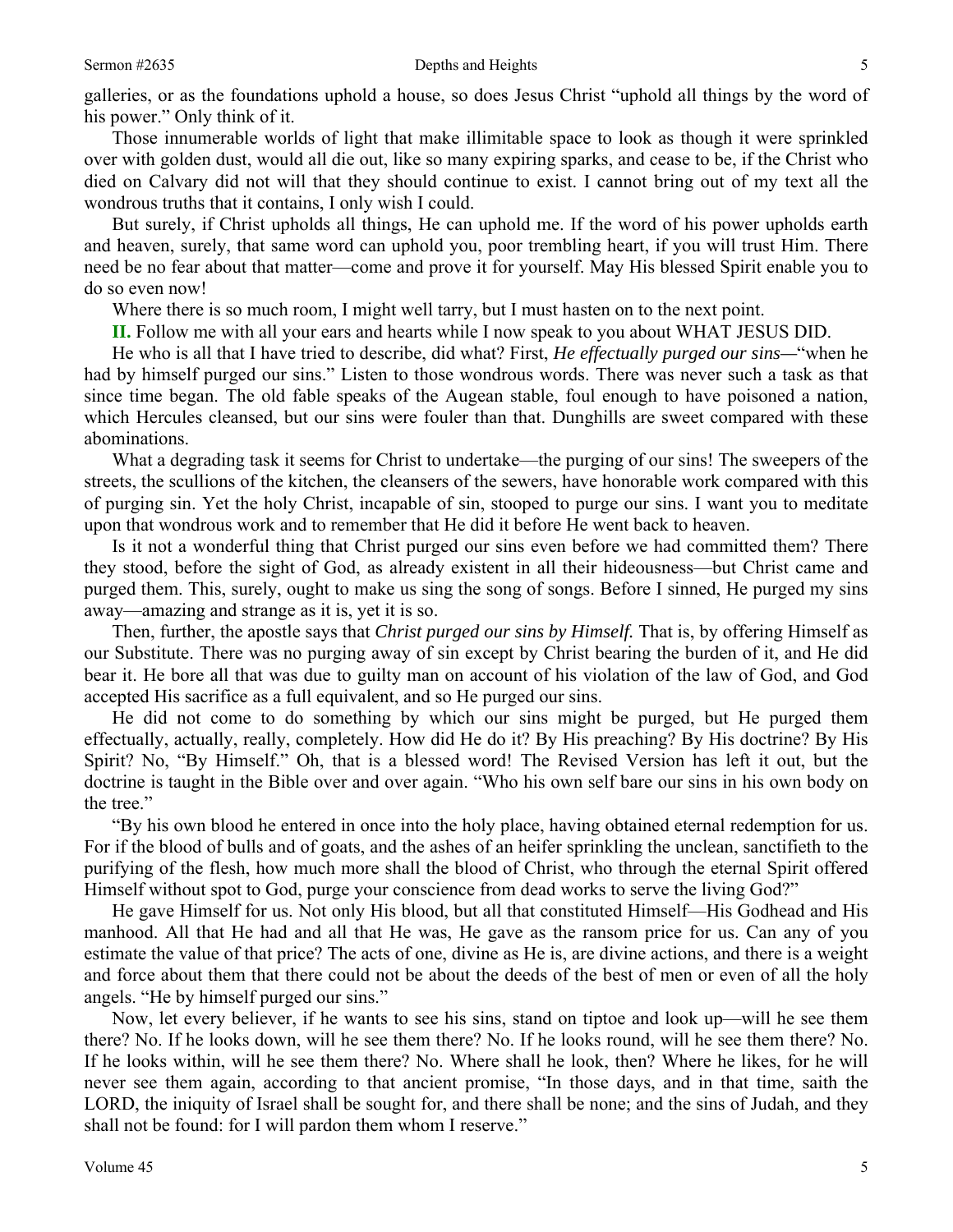Shall I tell you where your sins are? Christ purged them and God said, "I will cast all their sins behind my back." Where is that? All things are before God. I do not know where behind God's back can be. It is nowhere, for God is everywhere present, seeing everything. So that is where my sins have gone—I speak with the utmost reverence when I say that they have gone where JEHOVAH Himself can never see them. Christ has so purged them that they have ceased to be. The Messiah came to finish transgression and to make an end of sin—and He has done it.

 O believer, if He has made an end of it, then there is an end to it and what more can there be of it? Here is a blessed text for you. I love to meditate on it often when I am alone—"As far as the east is from the west, so far hath he removed our transgressions from us." This He did on Calvary's cross—there effectually, finally, totally, completely, eternally, He purged all His people from their sin by taking it upon Himself, bearing all its dreadful consequences, cancelling, and blotting it out, casting it into the depths of the sea and putting it away forever.

 And all this He did "by Himself." It was indeed amazing love that made Him stoop to this purgation, this expiation, this atonement for sin. But because He was who and what He was, He did it thoroughly, perfectly. He said, "It is finished," and I believe Him. I do not—I cannot—for a moment admit that there is anything to be done by us to complete that work—or anything required of us to make the annihilation of our sins complete. Those for whom Christ died are cleansed from all their guilt—and they may go their way in peace. He was made a curse for us and there is nothing but blessing left for us to enjoy.

**III.** Now, lastly, I have to speak of WHAT CHRIST NOW ENJOYS. "When he had by himself purged our sins, he sat down on the right hand of the Majesty on high." Here again I shall have to say that I am quite out of my depth. I have waters to swim in, but I am not a good swimmer in such blessed deeps as these.

 There is an allusion here, no doubt, to the high priest who, on the great day of atonement, when the sacrifice had been offered, presented himself before God. Now Christ, our great High Priest, having, once for all, offered Himself as the sacrifice for sin, has now gone into the most holy place and there He sits on the right hand of the Majesty on high.

 Notice, first, that *this implies rest*. When the high priest went within the veil, he did not sit down. He stood, with holy trembling, bearing the sacrificial blood, before the blazing mercy seat. But our Savior now sits at His Father's right hand. The high priest of old had not finished his work—the next year, another atoning sacrifice would be needed.

 But our Lord has completed His atonement, and now, "there remaineth no more sacrifice for sin," for there remains no more sin to be purged. "But this man, after he had offered one sacrifice for sins for ever, sat down on the right hand of God; from henceforth expecting till his enemies be made his footstool. For by one offering he hath perfected for ever them that are sanctified."

 There He sits and I am sure He would not be sitting if He had not finished the salvation of His people. Isaiah long before had been inspired to record what the Messiah would say, "For Zion's sake will I not hold my peace, and for Jerusalem's sake I will not rest, until the righteousness thereof goes forth as brightness, and the salvation thereof as a lamp that burneth." But Christ is now resting. My eye, by faith, can see Him sitting there, so I know that—

#### *"Love's redeeming work is done; Fought the fight, the battle won."*

Notice, next, that *Christ sits in the place of honor—*"on the right hand of the Majesty on high." Of course, we are talking figuratively now, and you must not interpret this literally. Jesus sits on the right hand of His Father, He dwells in the highest conceivable honor and dignity. All the angels worship Him and all the blood-washed host adore Him day without night. The Father delights to honor Him.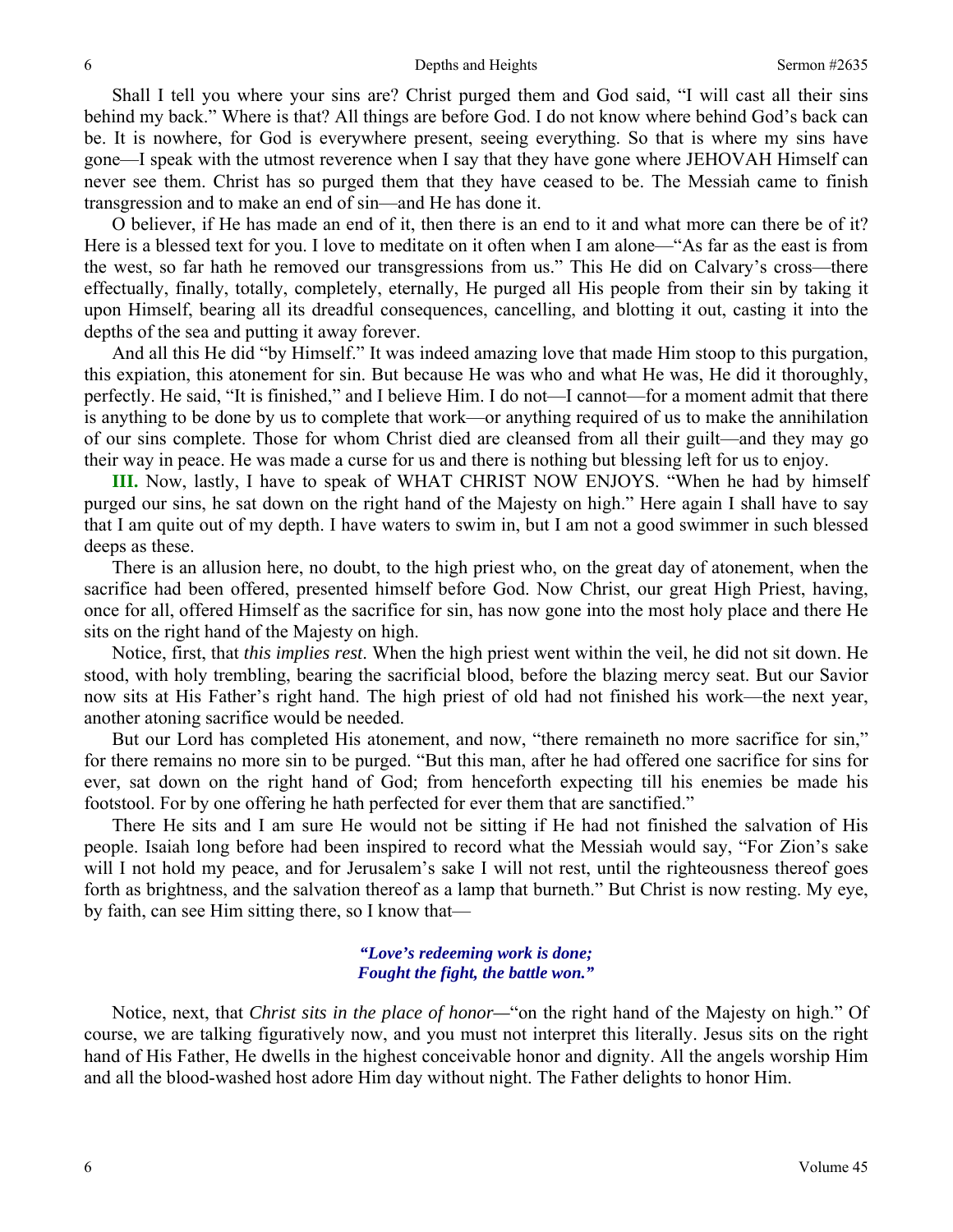#### Sermon #2635 **Depths and Heights** 7

#### *"The highest place that heaven affords Is His, is His by right, The King of kings, and Lord of lords, And heaven's eternal light."*

Not only does Jesus sit in the place of honor, but *He occupies the place of safety*. None can hurt Him now. None can stay His purposes or defeat His will. He is at the powerful right hand of God. In heaven above and on the earth beneath, and in the waters under the earth, and on every star, He is supreme Lord and Master. And they that will not yield to Him shall be broken with a rod of iron, He shall dash them in pieces like a potter's vessel. So His cause is safe, His kingdom is secure, for He is at the right hand of power.

 And last of all, Christ at the right hand of God signifies *the eternal certainty of His reward*. It is not possible that He should be robbed of the purchase of His blood. I tremble when I hear some people talk about the disappointed Christ—or about His having died at a peradventure, to accomplish He knew not what—dying for something which the will of man might give Him if it would, but it might possibly be denied Him.

 I buy nothing on such terms as that, I expect to have what I purchase and Christ will have what He bought with His own blood—especially as He lives again to claim His purchase. He shall never be a defeated and disappointed Savior. "He loved the church and gave himself for it." He has redeemed His loved ones from among men and He shall have all those whom He has purchased. "He shall see of the travail of his soul, and shall be satisfied." Therefore, let us again say, "Hallelujah!" and fall down and worship Him.

 It does seem to me that there is no proof of men's natural blindness that is so conclusive as this, that men will not go and trust in Jesus. O sinners, if sin had left you sane in heart, you would come at once and fall down at His feet! There is all power laid up in Jesus and there is all the Father's love concentrated in Jesus, so come and trust Him.

 If you will but trust Him, you will prove that He has given Himself for you. That simple trust is the secret mark that distinguishes His people from all others. "My sheep hear my voice, and I know them, and they follow me." To those who rejected Him when He was upon the earth, our Lord said, "Ye believe not, because ye are not of my sheep, as I said unto you."

 O poor souls, do you mean to wear forever the damning mark of unbelief? If you die with that brand upon your soul, you will be lost forever. Oh, may you have, instead, that blessed mark of faith which is the token of the Lord's people! May you even now hang out the scarlet line as Rahab hung it out of her window—the scarlet line of confidence in the crimson blood of Jesus!

 And while Jericho falls—while all the earth shall crumble in one common ruin—your house, though built upon the wall, shall stand securely and not one who is within its shelter shall be touched by the devouring sword, for all who are in Christ are in everlasting safety. How can they be otherwise, since He has purged their sins?

 God give to every one of you to have a part and lot among this blessed company, for His dear name's sake! Amen.

#### **EXPOSITION BY C. H. SPURGEON**

### *EPHESIANS 1*

 We frequently read this chapter and the whole of this epistle because it has been well-remarked that the epistle to the Ephesians is a body of divinity in miniature. Here all the great doctrines of the Gospel are discussed. Here all the great precepts are laid down for the guidance of believers. He who would understand the theology of Christ Jesus should read the epistle to the Ephesians with great care.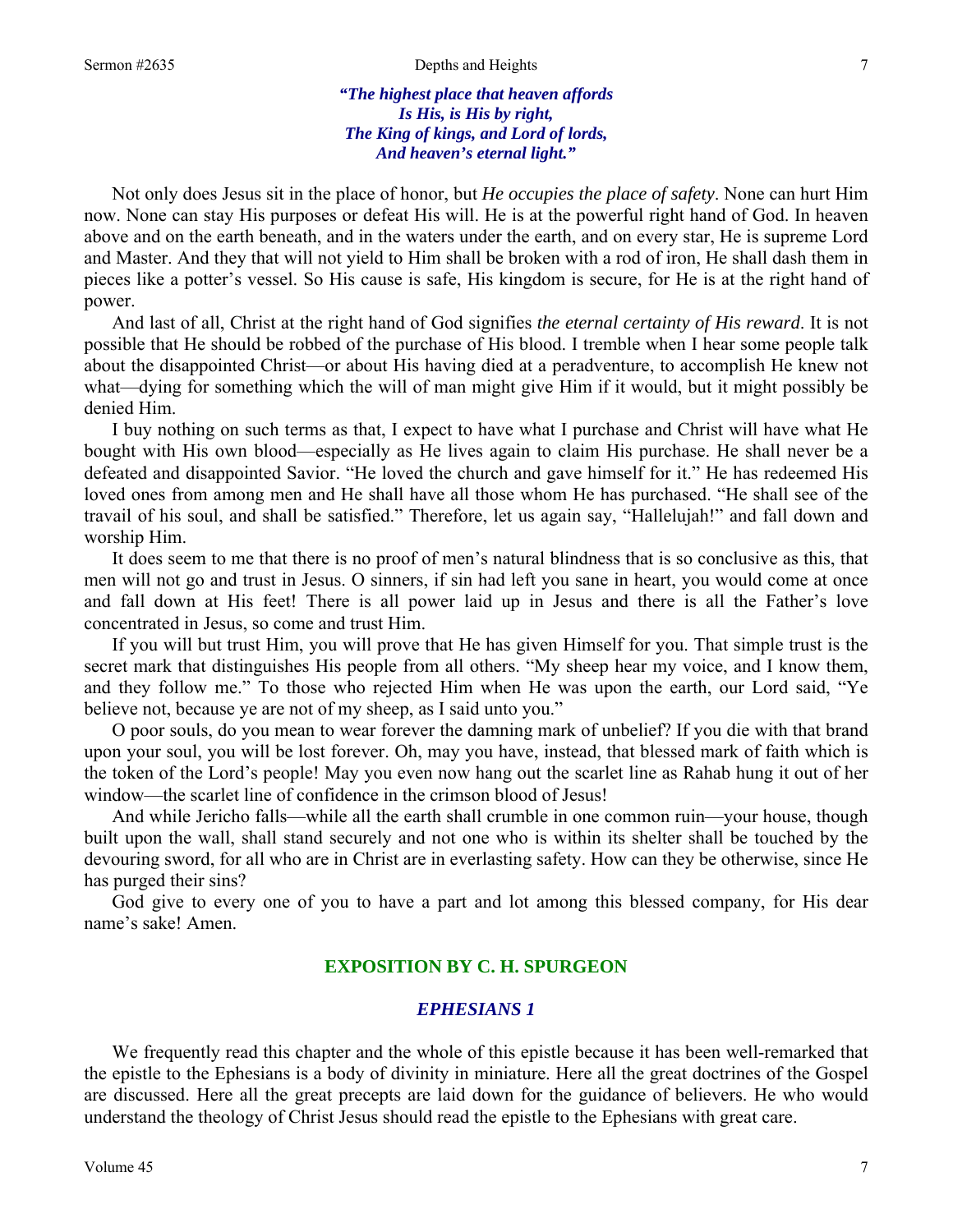**Verses 1-2.** *Paul, an apostle of Jesus Christ by the will of God, to the saints which are at Ephesus, and to the faithful in Christ Jesus: grace be to you, and peace, from God our Father,* 

There must be "grace" first. "Peace" comes afterwards. They seek heavenly blessings in the wrong order who try to gain peace first, and then grace. "There is no peace, saith my God, to the wicked." And he who has a peace which does not own grace for its parent has a false peace—a peace where there is no peace.

 But let us first have grace in our souls, then shall our peace be "as a river, and our righteousness as the waves of the sea." Note here, as Luther has said on a corresponding verse in the epistle to the Galatians, the apostle says, "Grace be to you, and peace, from God our Father"—and lest that terrible name should affright us, he has joined there the name of God the Son, and sweetly put in—

**2.** *And from the Lord Jesus Christ.* 

We can have nothing to do with an absolute God. It is God in Christ whom we love—whom we adore—who alone is our Savior.

**3-4.** *Blessed be the God and Father of our Lord Jesus Christ, who hath blessed us with all spiritual blessings in heavenly places in Christ: according as he hath chosen us in him before the foundation of the world, that we should be holy and without blame before him in love:* 

The apostle commences by laying down the great doctrine of predestinating love. There is little Gospel preached where election is denied. We marvel that some of us should be regarded as in error because we preach the doctrine of God's divine sovereignty in giving grace to men, whereas, in former times, the opponents of that glorious system would have been reckoned as the heretics.

 Turn to all the great creeds that are preserved and you shall find that truth mentioned. Above all, we can scarcely conceive that any person who is a member or a minister of the Established Church and finding election in his own Church's articles, can, in the least degree, deny it. It is the glory of that Church that it has a Calvinistic creed and so far it is in harmony with the Scriptures.

**5-6.** *Having predestinated us unto the adoption of children by Jesus Christ to himself, according to the good pleasure of his will, to the praise of the glory of his grace, wherein he hath made us accepted in the beloved.* 

Adoption follows predestination. We were chosen of God ere time began and the result of that choice is that He puts us into His family.

 In the fifth verse, the apostle declares that the only reason for our adoption, or for our election, rests in the good pleasure of God Almighty. There is nothing in man which can merit God's regard and when we enter heaven, we shall even there sing,—

> *"What was there in me that could merit esteem, Or give the Creator delight? ''Twas even so, Father,' I ever must sing, 'Because it seemed good in Thy sight.'"*

 Mark here the channel through which all God's mercies run. Jesus Christ is the channel through which grace flows to us. We are chosen in Him, we are adopted by Jesus Christ to Himself, and we are "accepted in the beloved." It is said of that eminently holy man, Harington Evans, that, when near death, he asked his friends to give this message to his church. "Tell them," he said, "I am accepted in the beloved."

 Can we say, my brethren, that we are accepted in the Beloved? Can we put our hand upon our heart and each one, say, "I may not be accepted by my fellow creatures, I may not be acknowledged by them, and certainly, before my God, I can never be accepted in myself. But in the Beloved, clothed with His righteousness, and standing in his person, as a member of His body, of His flesh, and of His bones, I am 'accepted in the beloved'"?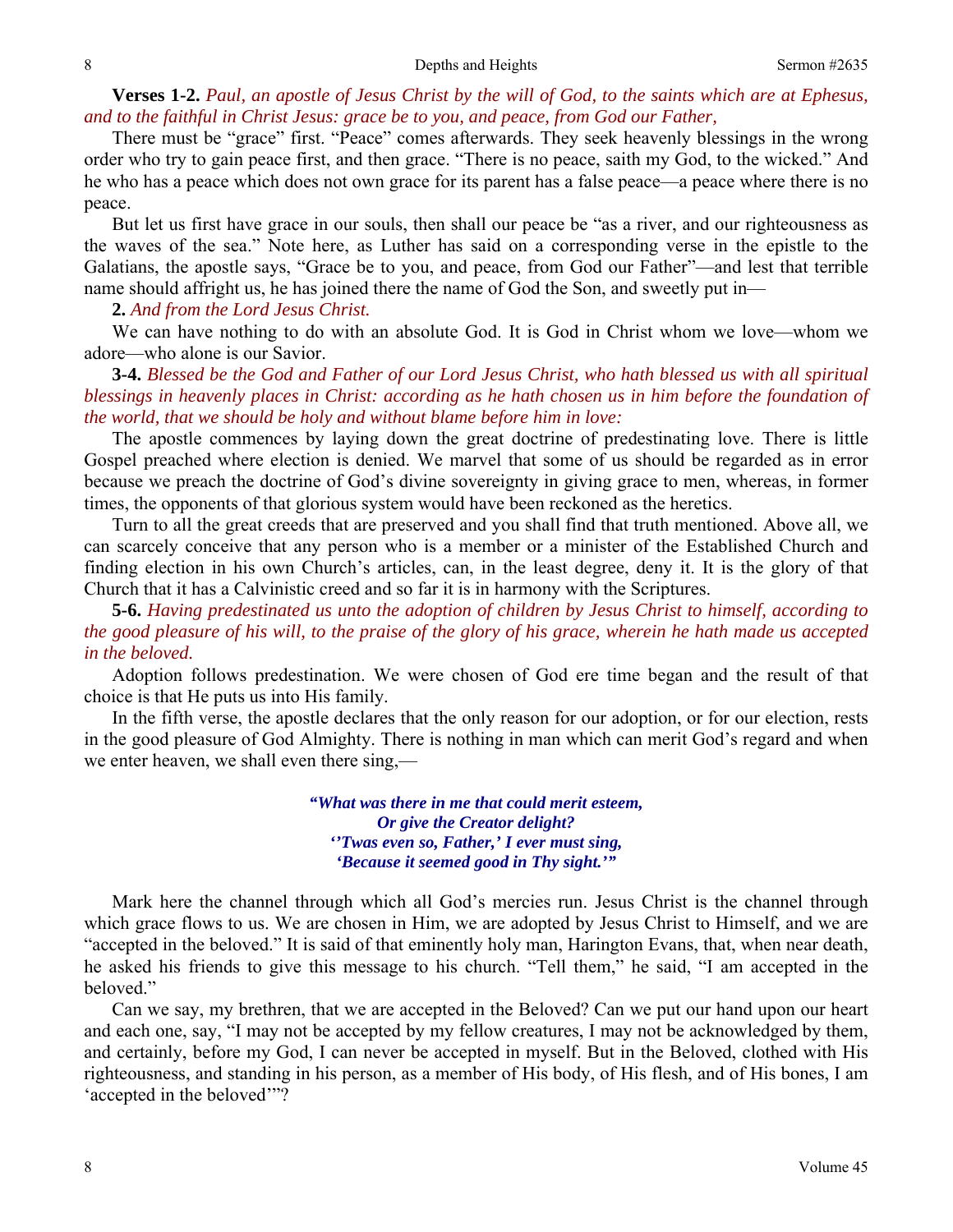**7-10.** *In whom we have redemption through his blood, the forgiveness of sins, according to the riches of his grace; wherein he hath abounded toward us in all wisdom and prudence;* 

*9 Having made known unto us the mystery of his will, according to his good pleasure which he hath purposed in himself: that in the dispensation of the fulness of times he might gather together in one all things in Christ, both which are in heaven, and which are on earth; even in him:* 

The main purpose of the Gospel is to exalt Christ and to glorify God. We forget God's great design if we look only to humanity. If we regard salvation as a means only of lifting up our race from its fall and putting it among the princes, we have made a mistake. We should remember that God's glory is a greater object even than man's salvation. Not so much to save us, did God give His Son, as to honor Himself and to glorify that Son of His. And we should always remember that the Gospel has for its chief aim the glory of all the attributes of the Divine Being. He has determined at last to gather together in Christ all things that are in heaven and in earth.

 Some foolish persons have wrested this text to prove the absurd doctrine of the final restitution of the lost. They have said that even the fallen spirits in hell are to be restored. We find it not in this text we have it particularly said, "things in heaven and things on earth." But there is no mention made of those concerning whom it was long ago said, "He that is unjust, let him be unjust still: and he which is filthy, let him be filthy still: and he that is righteous, let him be righteous still: and he that is holy, let him be holy still."

 I have often thought that these words of the angel are conclusive with regard to the eternity of future punishment. Once dead, immutability is stamped upon our state—once let us die and our destiny can never be changed.

> *"There are no acts of pardon passed In the cold grave to which we haste; But darkness, death, and long despair, Reign in eternal silence there."*

But "things which are in heaven, and which are on earth" are "in the dispensation of the fulness of times," to be gathered together in one, "even in him,"—

**11-14.** *In whom also we have obtained an inheritance, being predestinated according to the purpose of him who worketh all things after the counsel of his own will: that we should be to the praise of his glory, who first trusted in Christ. In whom ye also trusted, after that ye heard the word of truth, the gospel of your salvation: in whom also after that ye believed, ye were sealed with that holy Spirit of promise, which is the earnest of our inheritance until the redemption of the purchased possession, unto the praise of his glory.* 

I cannot help remarking how continually the apostle uses such expressions as "in Christ," "in whom," "in him." He will not have a doctrine apart from Christ. He will not mention a single blessing, or a single mercy, without Christ. I believe there is no way of preaching Gospel doctrines truly apart from the Master.

 In Christ's own days, if you had asked one of His followers what he believed, he would not have been long telling you. He would not have pointed to fifty doctrines, but he would have pointed to Christ and said, "I believe in Him." You might have asked him fifty times, "But what do you believe?" and he would have replied, "I believe in Him. He is in Himself the great embodiment of my faith. His person carries within it all the great doctrines which I receive from Him. He is the truth. I believe Him and I believe in Him."

Let us learn, then, always to trace our mercies to Christ Jesus, to look upon every blessing as being the purchase of His blood, and never to ask for any mercy, nor endeavor to obtain any blessing, except entirely in connection with Him. Let us say to Him,—

> *"Thou art the Way, the Truth, the Life: Grant us that Way to know,*